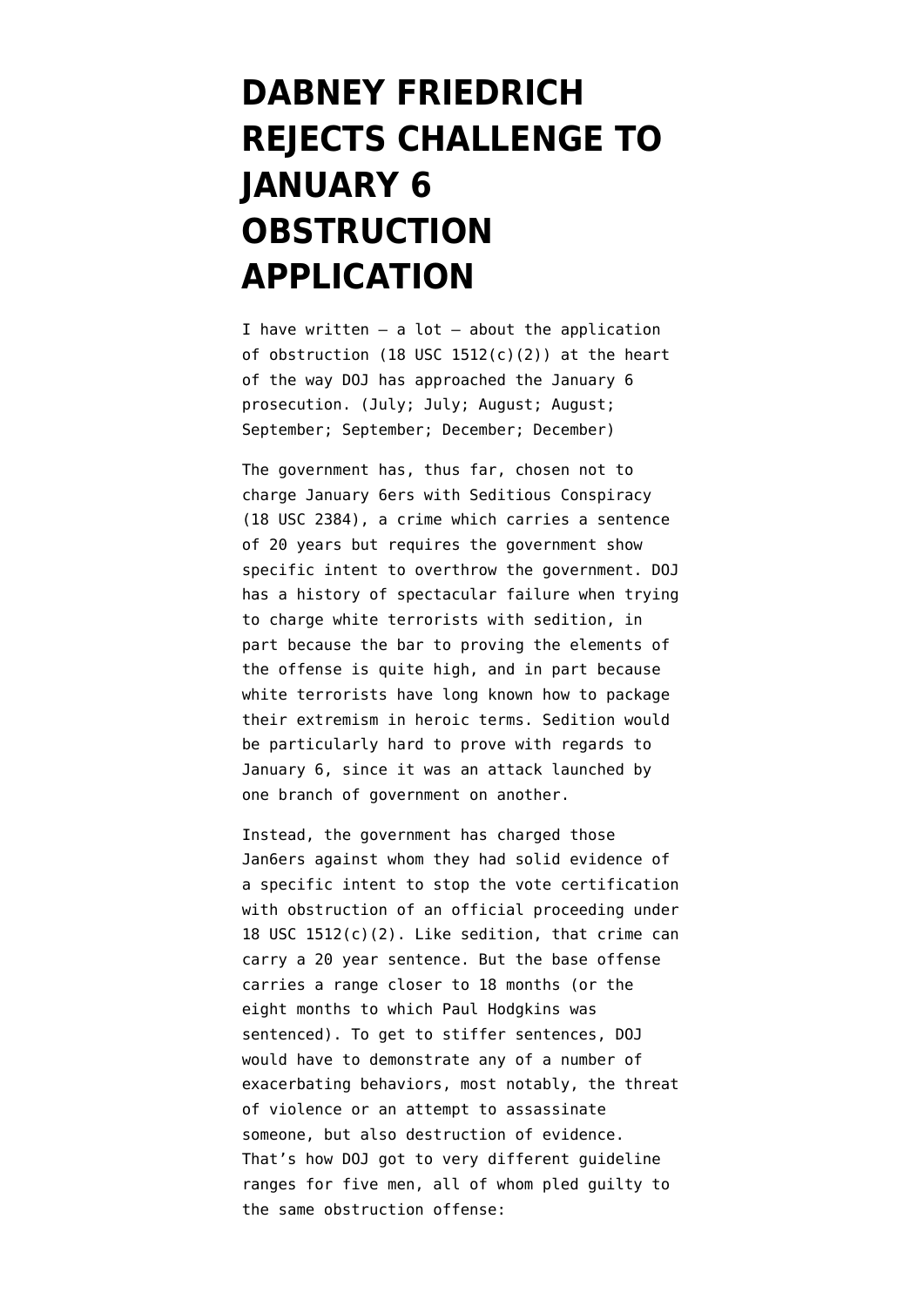- [Paul Hodgkins](https://www.emptywheel.net/2021/06/02/paul-hodgkins-pleads-guilty-to-obstruction/): 15 to 21 months
- [Jacob Chansley:](https://storage.courtlistener.com/recap/gov.uscourts.dcd.225845/gov.uscourts.dcd.225845.69.0_3.pdf) 41 to 51 months
- [Scott Fairlamb:](https://www.justice.gov/usao-dc/press-release/file/1422301/download) 41 to 51 months
- [Josiah Colt](https://s3.documentcloud.org/documents/21016788/7-26-21-josiah-colt-plea-agreement.pdf): 51 to 63 months (Colt is cooperating against the defendants in this case)
- [Graydon Young](https://www.emptywheel.net/2021/06/24/statements-of-offense-doj-is-not-telling-stories/); 63 to 78 months

That is, using obstruction offers the possibility of the same sentence as sedition for the more serious perpetrators, without the same political blowback and legal risk, while giving DOJ more flexibility in punishing different kinds of actions that day as felonies.

Only, using obstruction in this fashion is without precedent, in part because no one has ever tried to prevent the vote certification by violently attacking the Capitol before.

Because of that, January 6 defense attorneys have launched a concerted legal attack on the application, variously claiming:

- This application of obstruction can't be applied to the vote certification because 18 USC 1512(c)(2) is limited to those proceedings for which there is some kind investigation and adjudication of evidence (like an impeachment)
- If DOJ wanted to charge obstruction, they should have used some other part of the law (that didn't carry a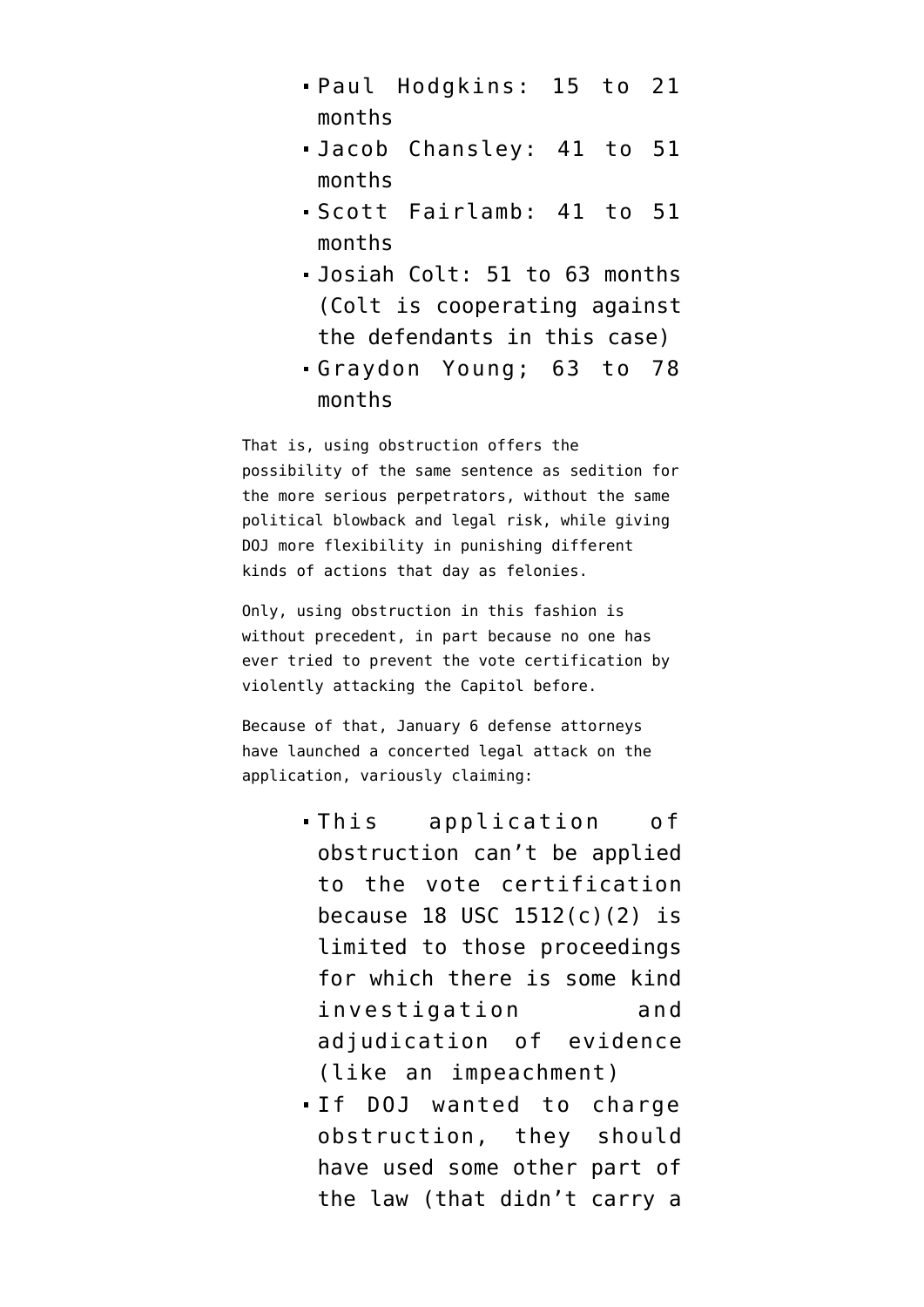potential 20 year sentence)

- A recent Supreme Court ruling in [Yates v United](https://www.oyez.org/cases/2014/13-7451) [States](https://www.oyez.org/cases/2014/13-7451) that ruled fish could not be evidence of obstruction, which pivoted largely on grammar and conjunctions, would apply to using a mob to stop a vote certification
- January 6 rioters had no way of knowing that the vote certification counted as an official proceeding the obstruction of which would carry a felony charge
- The same confusion about what "corruptly" means that [saved John Poindexter](https://casetext.com/case/us-v-poindexter-17) exists here

Yesterday, Judge Dabney Friedrich [denied](https://storage.courtlistener.com/recap/gov.uscourts.dcd.227256/gov.uscourts.dcd.227256.63.0.pdf) Ronnie Sandlin and Nate DeGrave's motion to dismiss their [conspiracy to obstruct and obstruction](https://storage.courtlistener.com/recap/gov.uscourts.dcd.227256/gov.uscourts.dcd.227256.46.0.pdf) [charges.](https://storage.courtlistener.com/recap/gov.uscourts.dcd.227256/gov.uscourts.dcd.227256.46.0.pdf) The opinion is succinct, step-by-step dismissal of each of those challenges (I've put the bullets above in the order she addresses them to make it easier to read along).

There are three other major efforts (by Brady Knowlton before Randolph Moss, by Proud Boy Ethan Nordean before Tim Kelly, by Thomas Caldwell before Amit Mehta in the Oath Keeper case) and a slew of other more minor efforts to overturn this application. So the viability of this application of obstruction is by no means a done deal. If any of those other judges ruled against the government, it would set off interlocutory appeals that could upend this decision.

But one judge, at least, has now sanctioned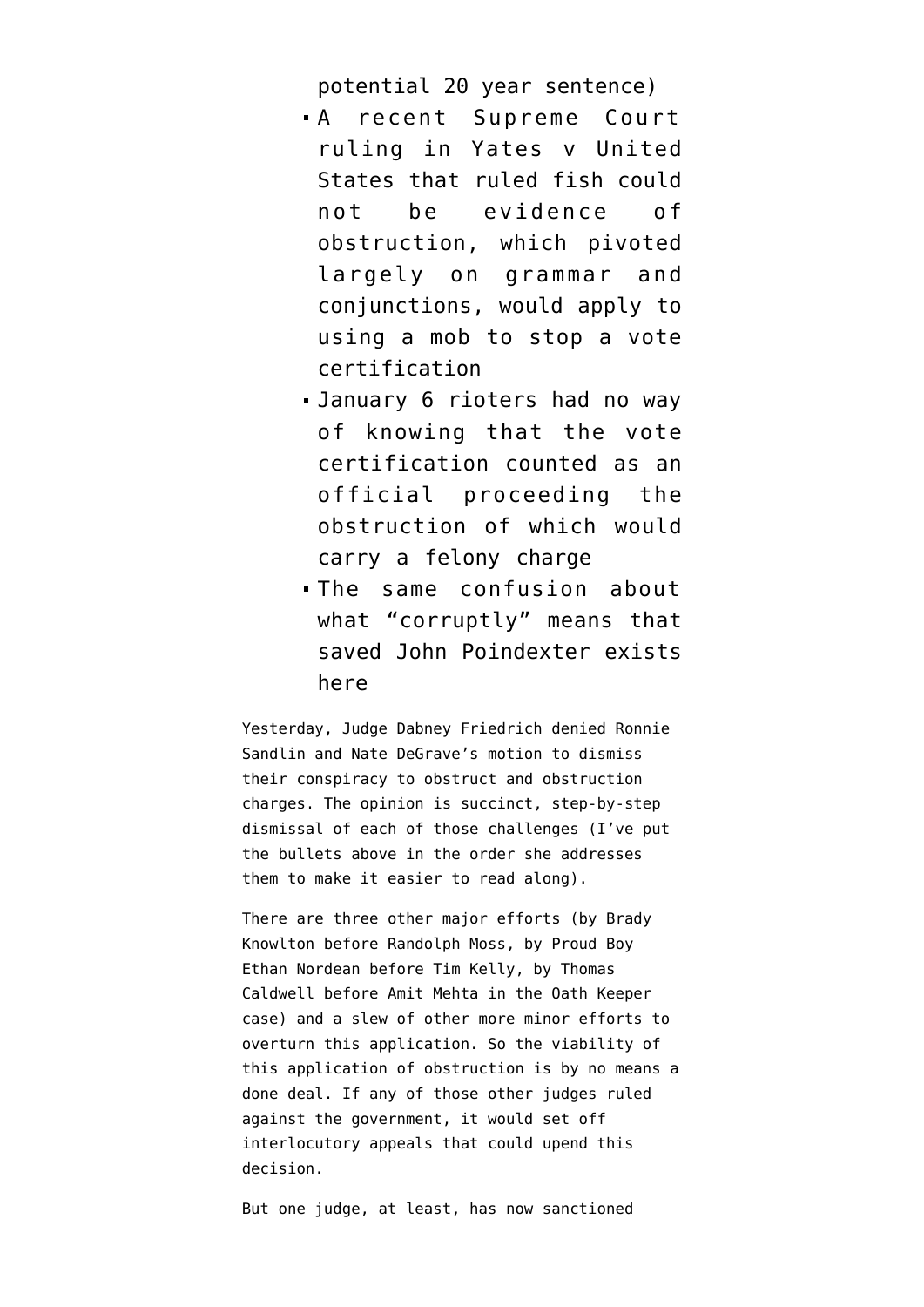DOJ's novel application, at least as used with these two defendants.

It's significant that Friedrich has ruled against this motion (she's facing a similar one from 3%er Guy Reffitt), for a number of reasons. That's true, for one, because she's one of four Trump appointees in the DC District. While all four are (unlike some Trump appointees on the DC Circuit or Supreme Court) quite serious judges, Friedrich is, with Trevor McFadden, one of the judges who might be more sympathetic to the Trump-supporting defendants before her.

Friedrich had also raised questions as to why DOJ hadn't used a different clause of the obstruction statute, 1512(d)(1) that might also apply to January 6, but which carries just a three year sentence. That makes her sustained treatment of how the law works — citing a Scalia opinion that defendants have raised repeatedly of particular interest, because it's the question she seemed to have the most doubt about.

> Indeed,  $\S$  1512(c)(2) is more akin to the omnibus clause in 18 U.S.C. § 15035 than it is to "tangible object" in § 1519. The specific provisions in § 1503 cover actions related to jurors and court officers and the omnibus clause "serves as a catchall, prohibiting persons from endeavoring to influence, obstruct, or impede the due administration of justice." As such, it is "far more general in scope." United States v. Aguilar, 515 U.S. 593, 598 (1995). The ejusdem generus canon does not apply to limit § 1503's omnibus clause to acts directed at jurors and court officers, because the clause "is not a general or collective term following a list of specific items." Aguilar, 515 U.S. at 615 (Scalia, J., concurring in part and dissenting in part) (emphasis omitted). Instead, "it is one of the several distinct and independent prohibitions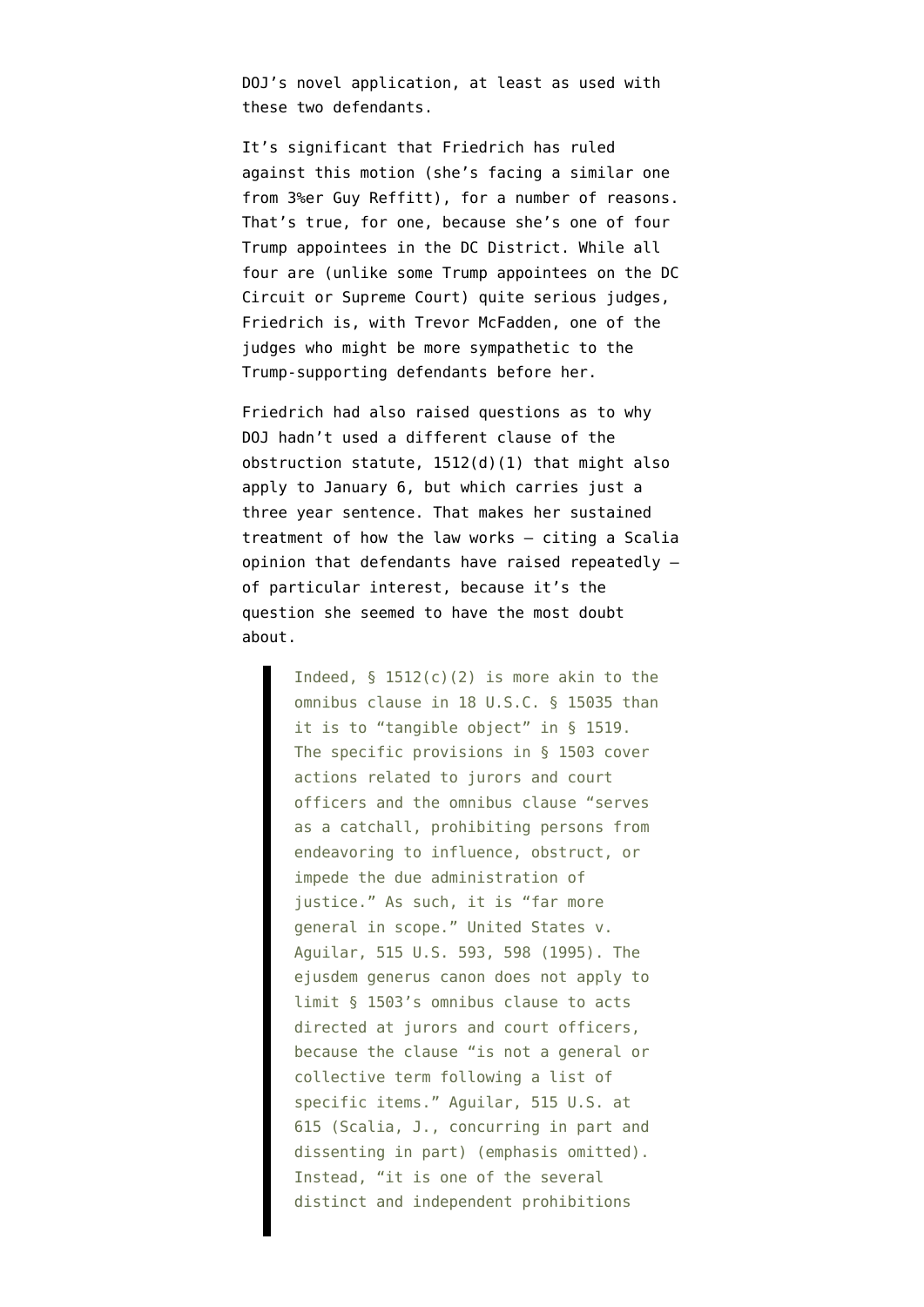contained in § 1503 that share only the word 'Whoever,' which begins the statute, and the penalty provision that ends it." Id. So too here.

## [snip]

Nor does the plain text of  $\S$  1512(c)(2) create "intolerable" surplusage. Aguilar, 515 U.S. at 616 (Scalia, J., concurring in part and dissenting in part). To be sure, interpreting subsection (c)(2) to include any and all obstructive, impeding, or influencing acts creates substantial overlap with the rest of § 1512, and with other provisions in Chapter 73. But the Court does not find that it creates intolerable overlap.

To start, a broad interpretation of § 1512(c)(2) does not entirely subsume numerous provisions with the chapter. For instance, § 1512(a)(1)(C), (a)(2)(C), (b)(3), and (d)(2)-(4) proscribe conduct unrelated to an "official proceeding." Sections 1503 and 1505 prohibit obstructive acts related to the "due administration of justice" and congressional inquiries or investigations, respectively, which may have no relation to an official proceeding. Section 1513, meanwhile, prohibits retaliatory conduct that occurs after a person participates in an official proceeding. Section 1512(c)(2), on the other hand, concerns obstructive conduct that occurs either before or during such proceedings.

It is true that killing a witness to prevent his testimony at an official proceeding, see  $\S$  1512(a)(1)(A), or intimidating a person so that he withholds a record from the proceeding, see § 1512(b)(2)(A), among others, could be charged under  $\S$  1512(c)(2). But the fact that there is overlap between §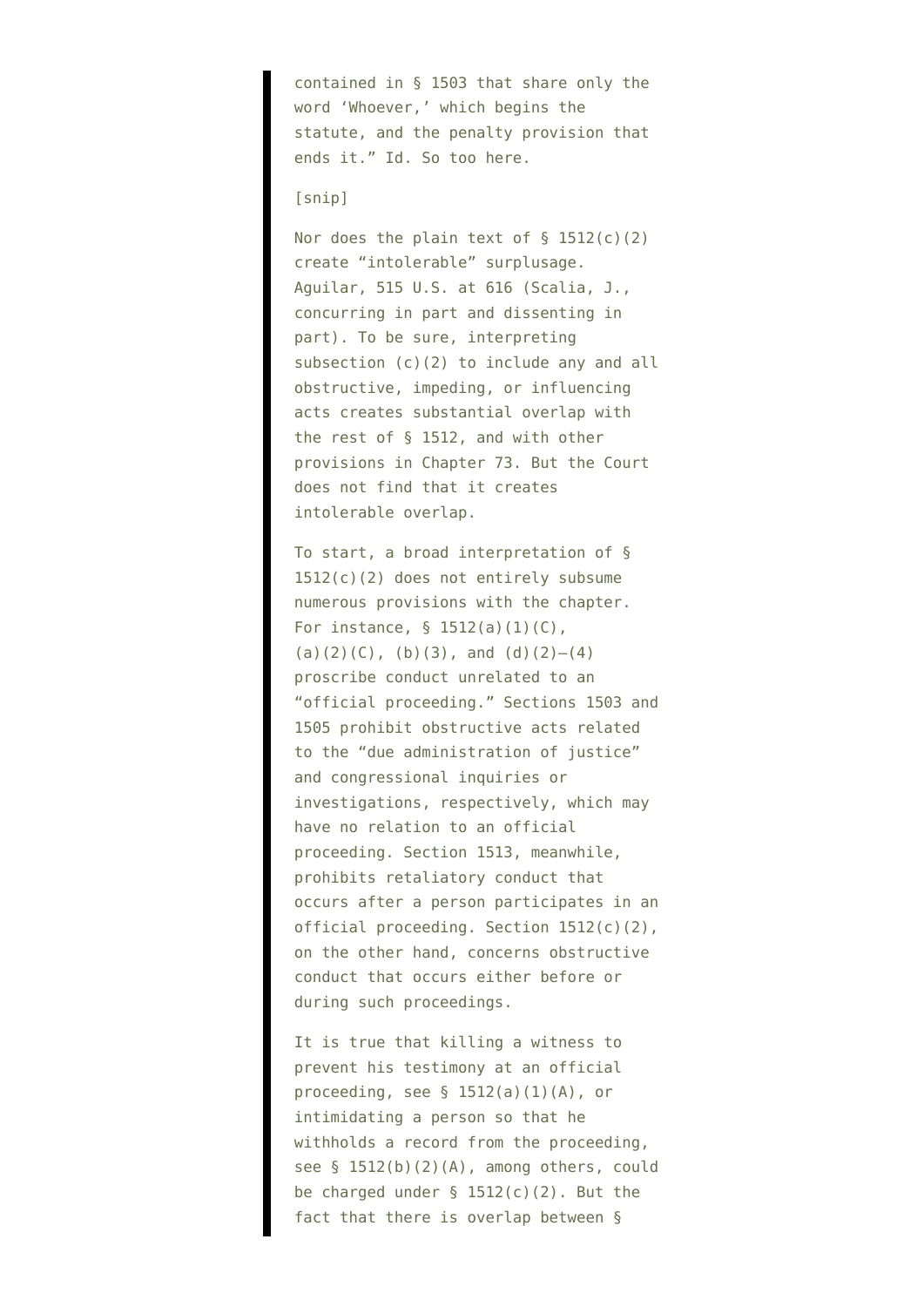1512(c)(2) and the rest of § 1512, or other provisions in Chapter 73, is hardly remarkable; "[i]t is not unusual for a particular act to violate more than one criminal statute, and in such situations the Government may proceed under any statute that applies." Aguilar, 515 U.S. at 616 (Scalia, J., concurring in part and dissenting in part) (internal citations omitted); see also Loughrin, 573 U.S. at 358 n.4.

In the Reffitt case, Friedrich had made DOJ provide a Bill of Particulars to explain how they understand Reffitt to have obstructed the vote certification, which was a different approach than other judges have taken. Moss and Mehta, for example, seem most concerned about limiting principles that distinguish obstruction as charged here from otherwise protected political speech (which also might give them a different basis to reject this application, particularly given that Donovan Crowl attorney Carmen Hernandez has focused on the First Amendment in the Oath Keeper case).

One other factor that makes Friedrich's quicker decision on this issue (this challenge came before her after all the others I've listed as major above) interesting is that [her spouse](https://www.nytimes.com/2001/01/21/style/weddings-dabney-langhorne-matthew-friedrich.html), Matthew Friedrich, [was an Enron prosecutor](https://www.justice.gov/archive/opa/pr/2004/March/04_crm_127.htm). And — as Judge Friedrich's opinion makes clear — Congress passed this specific clause in response to lessons learned in Enron.

> In 2002, following the collapse of Enron, Congress enacted a new obstruction provision in Section 1102 of the Sarbanes-Oxley Act of 2002, Pub. L. No. 107-204, 116 Stat. 745, 807: "Tampering with a record or otherwise impeding an official proceeding." It was codified as subsection (c) of a preexisting statute, 18 U.S.C. § 1512. Section 1512(c), in full, states:

> > Whoever corruptly—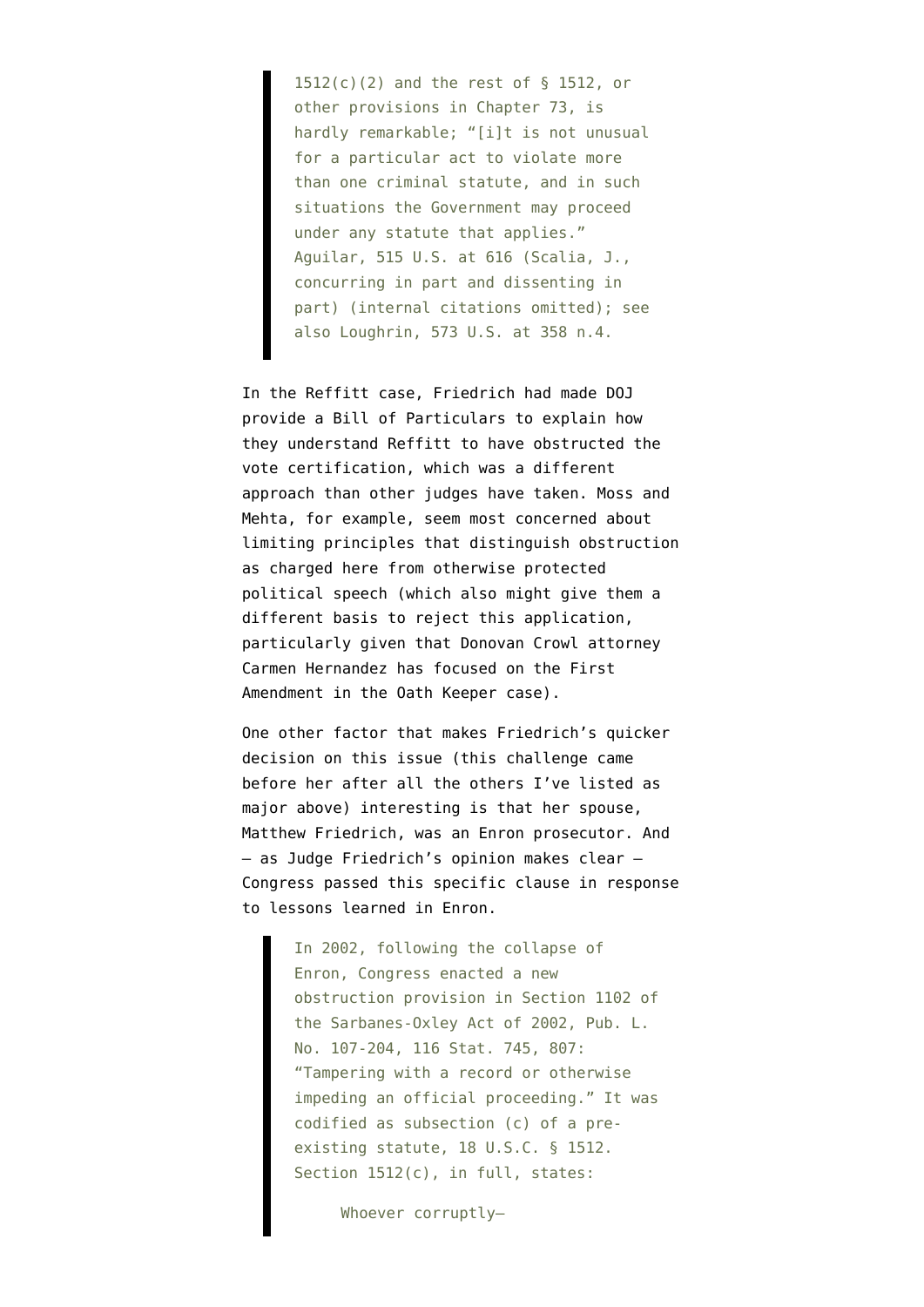(1) alters, destroys, mutilates, or conceals a record, document, or other object, or attempts to do so, with the intent to impair the object's integrity or availability for use in an official proceeding; or

(2) otherwise obstructs, influences, or impedes any official proceeding, or attempts to do so, shall be fined under this title or imprisoned not more than 20 years, or both.

18 U.S.C. § 1512(c)(2).

[snip]

As noted, Congress enacted § 1512(c) as part of the Sarbanes-Oxley Act of 2002 following "Enron's massive accounting fraud and revelations that the company's outside auditor, Arthur Andersen LLP, had systematically destroyed potentially incriminating documents." Yates, 574 U.S. at 535–36. That Congress acted due to concerns about document destruction and the integrity of investigations of corporate criminality does not define the statute's scope. Statutes often reach beyond the principal evil that animated them. See Oncale v. Sundowner Offshore Servs., Inc., 523 U.S. 75, 79 (1998).

She has personal reason to know this history and the import of the statute well.

Friedrich looked to the Enron history to map how "corruptly" might apply in this case, too.

> In considering the meaning of "corruptly" (or wrongfully), courts have drawn a clear distinction between lawful and unlawful conduct. In Arthur Andersen LLP v. United States, 544 U.S. 696 (2005), the Supreme Court explained, in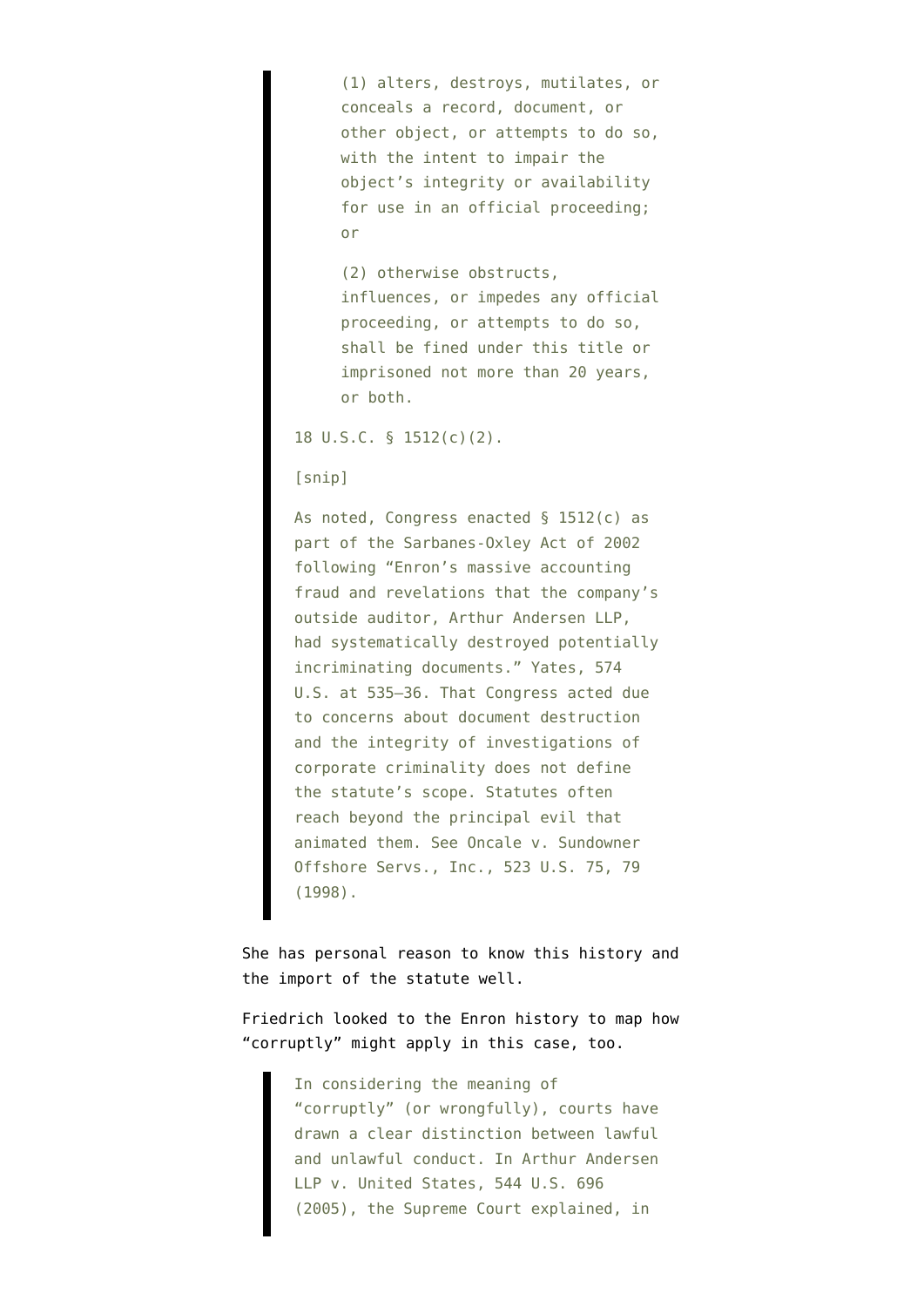the context of  $\S$  1512(b), that "corruptly" is "associated with wrongful, immoral, depraved, or evil." Id. at 705 (internal quotations omitted).

[snip]

The ordinary meaning of "wrongful," along with the judicial opinions construing it, identify a core set of conduct against which § 1512(c)(2) may be constitutionally applied—"independently criminal" conduct, North, 910 F.2d at 943 (Silberman, J., concurring in part and dissenting in part) that is "inherently malign," Arthur Andersen, 544 U.S. at 704, and committed with the intent to obstruct an official proceeding, see Friske, 640 F.3d at 1291–92. "Corruptly" (or wrongfully) also acts to shield those who engage in lawful, innocent conduct—even when done with the intent to obstruct, impede, or influence the official proceeding—from falling within the ambit of  $\S$  1512(c)(2). See Arthur Andersen, 544 U.S. at 705–06.

All in all, this was a no-nonsense opinion that didn't rely on distinct aspects of this case, such as that Sandlin encouraged others in the Senate to look for and seize laptops and papers, the kind of destruction of evidence that makes the question easier.

Her opinion laid out just one limiting factor, though given how DOJ has charged conspiracy to obstruct the vote certification in all the conspiracy cases, an important one. This case was easy, Friedrich suggests, because so much of what else Sandlin and DeGrave are accused was obviously illegal (even moreso than Reffitt, who didn't enter the building and [whose resistance](https://storage.courtlistener.com/recap/gov.uscourts.dcd.226696/gov.uscourts.dcd.226696.34.0_1.pdf) [to cops](https://storage.courtlistener.com/recap/gov.uscourts.dcd.226696/gov.uscourts.dcd.226696.34.0_1.pdf) was not charged as assault).

The indictment in this case alleges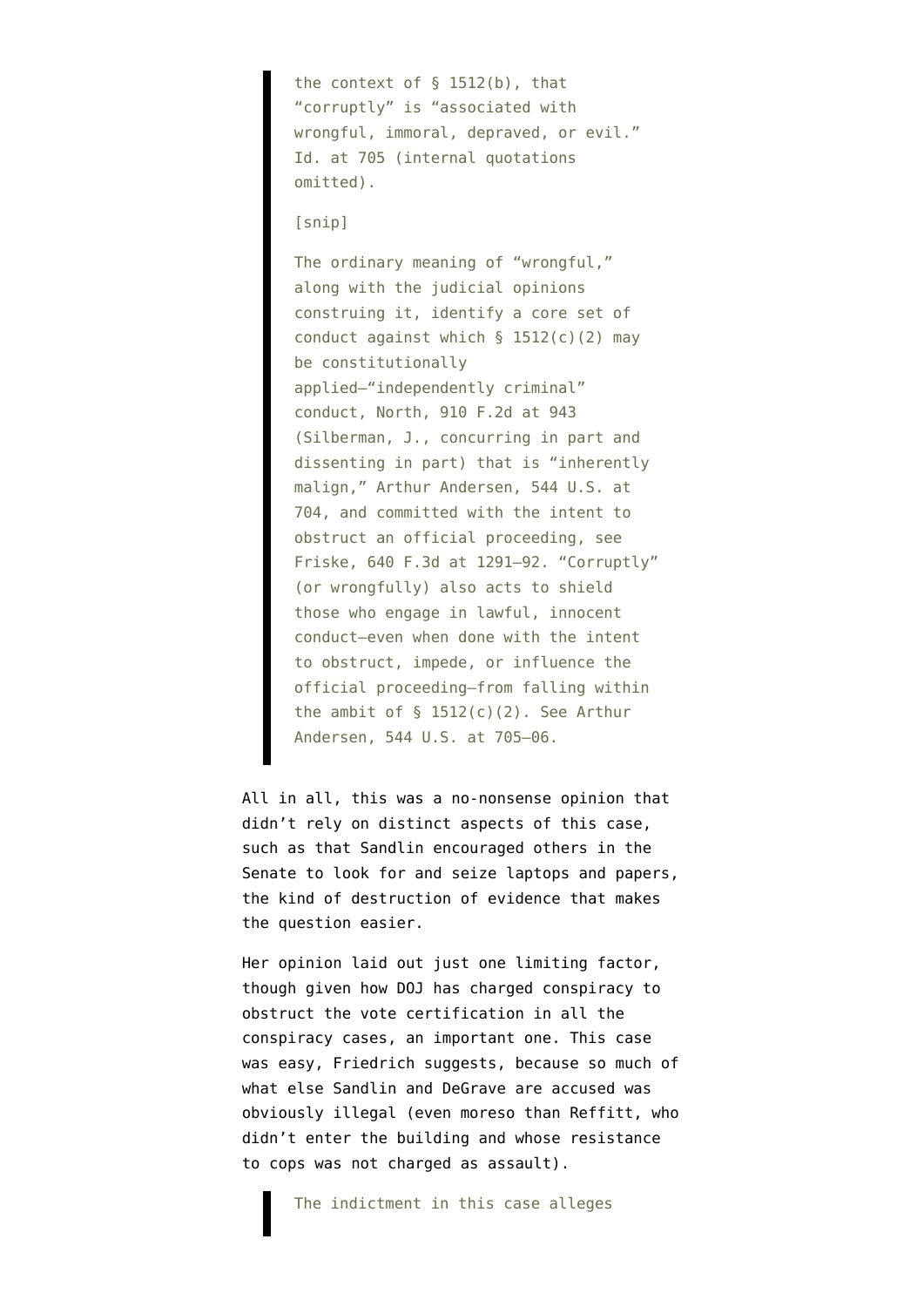obstructive acts that fall on the obviously unlawful side of the line. It alleges that the defendants obstructed and impeded the congressional proceeding to certify the election results. Superseding Indictment ¶ 37. And it further alleges that the defendants engaged in advance planning, forcibly breached the Capitol building, assaulted Capitol police officers, and encouraged others to steal laptops and paperwork from the Senate Chamber. Id. ¶¶ 15-33. This alleged conduct is both "independently criminal," North, 910 F.2d at 943 (Silberman, J., concurring in part and dissenting in part) and "inherently malign," Arthur Andersen, 544 U.S. at 704. And it was allegedly done with the intent to obstruct the congressional proceeding, see Friske, 640 F.3d at 1291. Assuming that the government can meet its burden at trial, which is appropriate to assume for purposes of this motion, the defendants were sufficiently on notice that they corruptly obstructed, or attempted to obstruct, an official proceeding under §  $1512(c)(2)$ .

The Court recognizes that other cases, such as those involving lawful means, see, e.g., Arthur Andersen, 544 U.S. at 703, will present closer questions.14 But the Court need not decide here what constitutes the outer contours of a "corrupt purpose." Because the indictment alleges that the defendants used obvious criminal means with the intent to obstruct an official proceeding, their conduct falls squarely within the core coverage of "corruptly" as used in  $\S$  1512(c)(2). See Edwards, 869 F.3d at 502 ("While the corruptpersuasion element might raise vagueness questions at the margins, the wrongdoing alleged here falls comfortably within the ambit of the statute."). The Court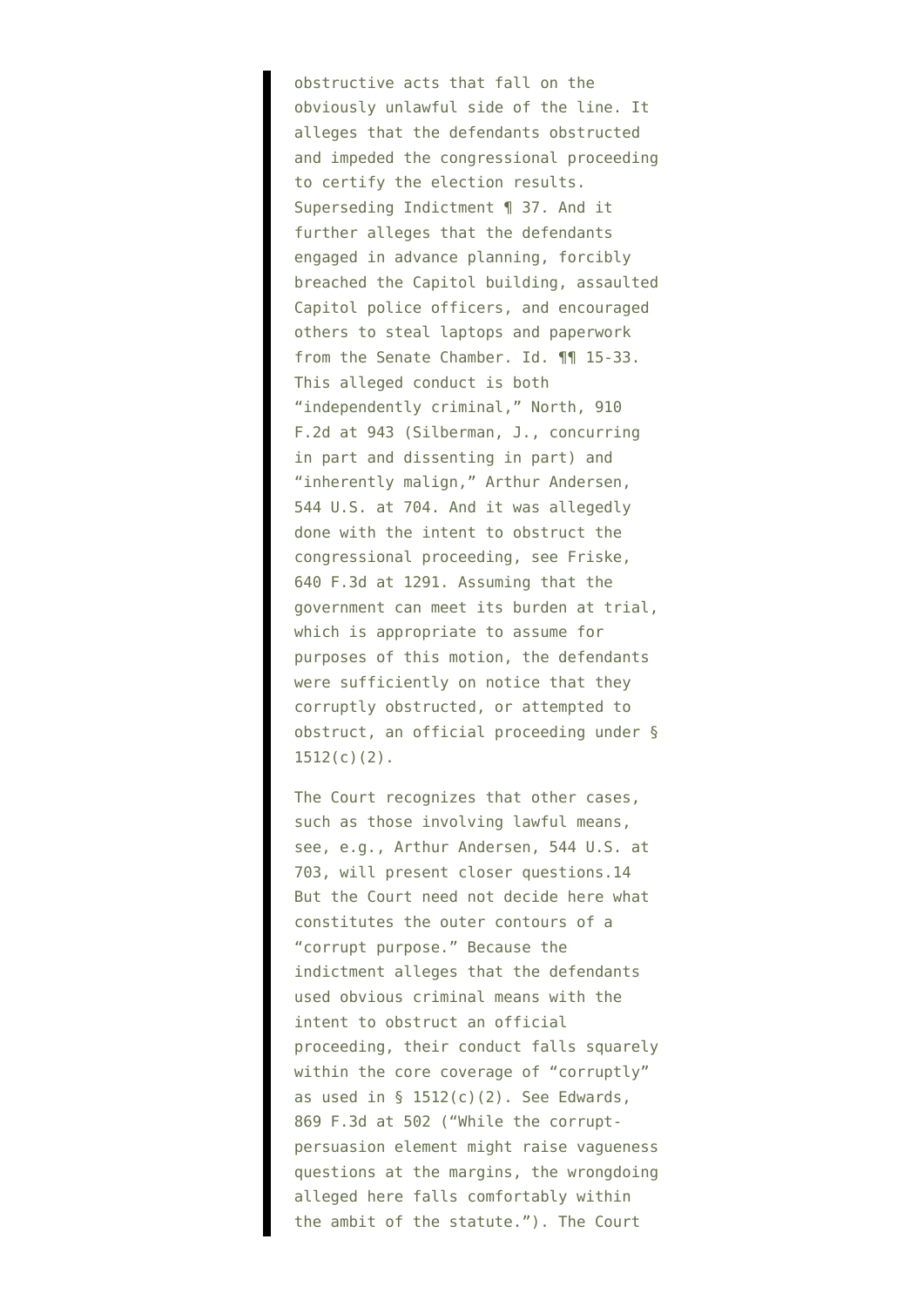will address further refinements of the definition of "corruptly" with jury instructions.

14 As courts have noted, difficult questions arise when lawful means are used with a corrupt purpose and with the intent to obstruct, influence, or impede an official proceeding. See, e.g., United States v. Doss, 630 F.3d 1181, 1189 (9th Cir. 2011); North, 910 F.2d at 943 (Silberman, J., concurring in part and dissenting in part). In Judge Silberman's view, the purpose inquiry should focus narrowly on whether the defendant "was attempting to secure some advantage for himself or for others than was improper or not in accordance with the legal rights and duties of himself or others." North, 910 F.2d at 944 (Silberman, J., concurring in part and dissenting in part); see also Aguilar, 515 U.S. at 616 (Scalia, J., concurring in part and dissenting in part) (the "longstanding and well-accepted meaning" of "corruptly" is "[a]n act done with an intent to give some advantage inconsistent with official duty and the rights of others") (internal quotation marks omitted). See also United States v. Kanchanalak, 37 F. Supp. 2d 1, 4 (D.D.C. 1999) (noting that it may be too vague to require only that a defendant "act[ed] with an improper purpose"). This case, which allegedly involves unlawful means engaged in with the intent to obstruct, does not raise these challenging questions.

Whether Sandlin and DeGrave corruptly attempted to halt the vote count is easy, Friedrich suggests, because they are accused of so much else that was clearly illegal, including both trespassing and assaulting cops. Whether this application of obstruction holds for overt acts that are not, themselves illegal, will be a much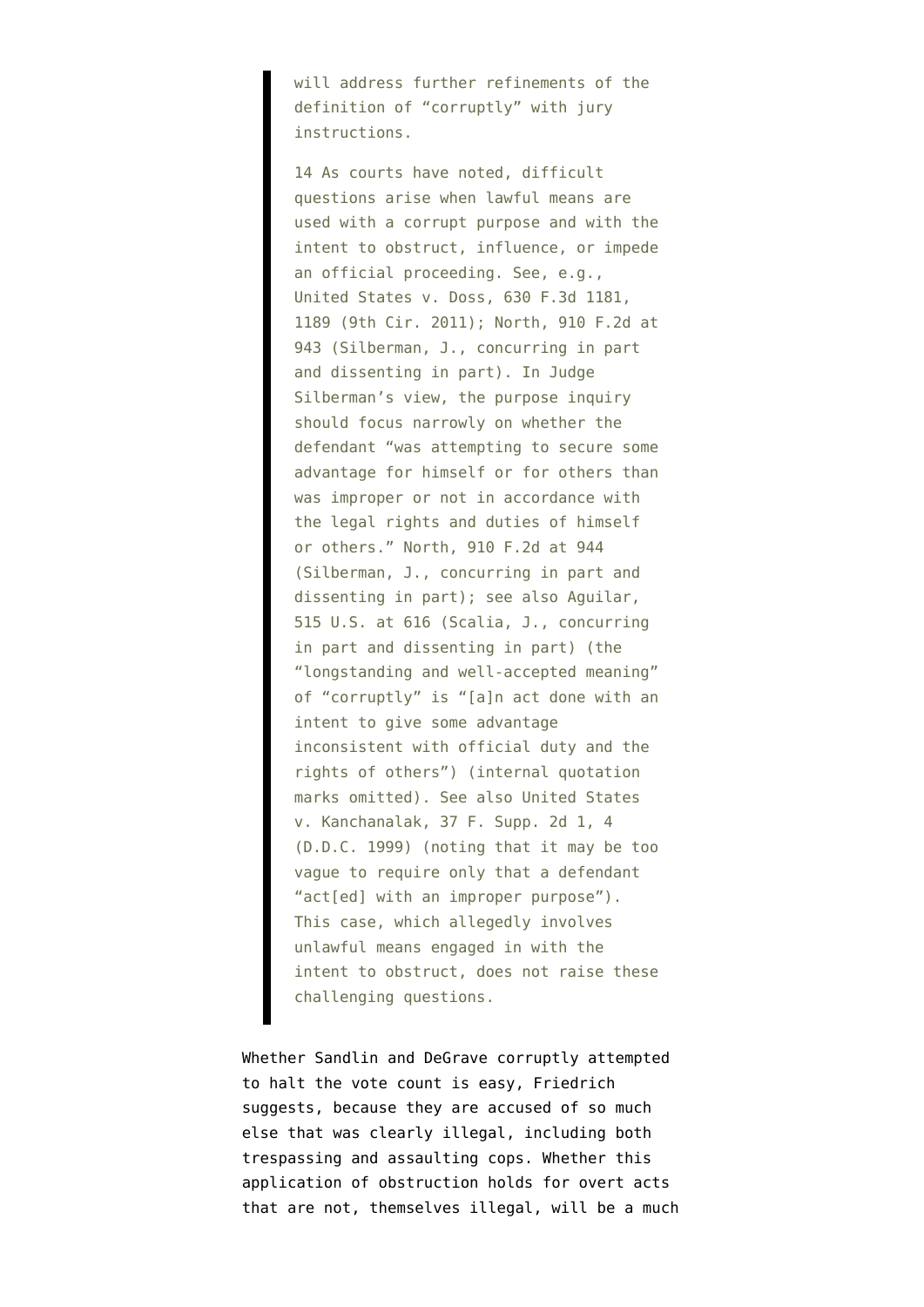harder question, but it was not one before her in this case.

This question is already before other judges though, significantly (for DOJ's efforts to hold [what I've termed, "organizer inciters"](https://www.emptywheel.net/2021/12/08/a-taxonomy-of-the-visible-january-6-crime-scene-investigation/) accountable) in the 3%er SoCal conspiracy. And, as the AUSA dealing with the legal application of all this, James Pearce, [responded](https://www.politico.com/news/2021/11/22/capitol-riot-trump-523211) in yet another challenge to this application of obstruction, it goes to the core of whether this application of obstruction could be used with the former President.

> At a hearing on Monday for defendant Garret Miller of Richardson, Texas, [Carl] Nichols made the first move toward a Trump analogy by asking a prosecutor whether the obstruction statute could have been violated by someone who simply "called Vice President Pence to seek to have him adjudge the certification in a particular way." The judge also asked the prosecutor to assume the person trying to persuade Pence had the "appropriate *mens rea*," or guilty mind, to be responsible for a crime.

Nichols made no specific mention of Trump, who appointed him to the bench, but the then-president was publicly and privately pressuring Pence in the days before the fateful Jan. 6 tally to decline to certify Joe Biden's victory. Trump also enlisted other allies, including attorney John Eastman, to lean on Pence.

An attorney with the Justice Department Criminal Division, James Pearce, initially seemed to dismiss the idea that merely lobbying Pence to refuse to recognize the electoral result would amount to the crime of obstructing or attempting to obstruct an official proceeding.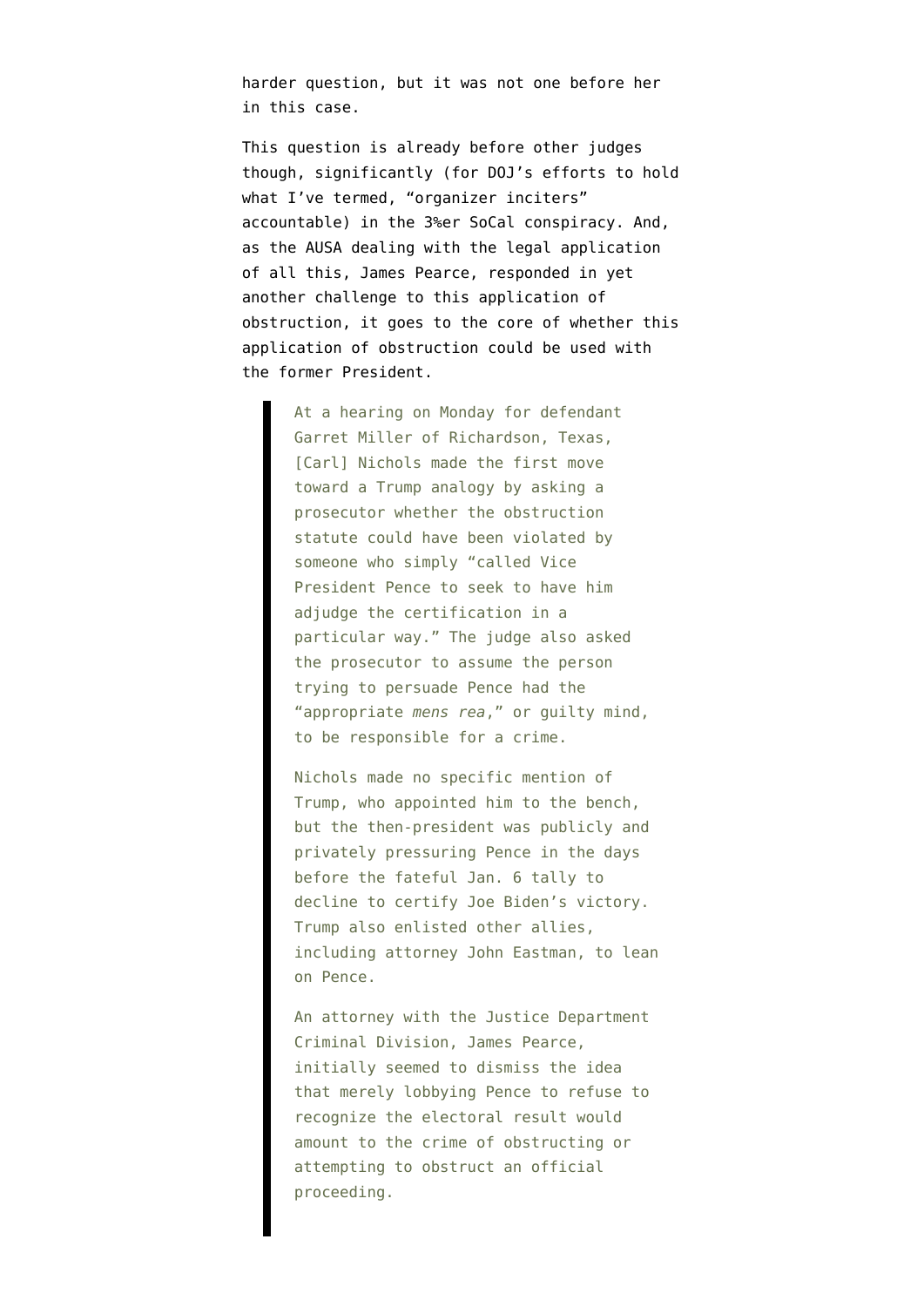"I don't see how that gets you that," Pearce told the judge.

However, Pearce quickly added that it might well be a crime if the person reaching out to Pence knew the vice president had an obligation under the Constitution to recognize the result.

"If that person does that knowing it is not an available argument [and is] asking the vice president to do something the individual knows is wrongful … one of the definitions of 'corruptly' is trying to get someone to violate a legal duty," Pearce said.

If Trump honestly believed that Mike Pence could blow off the vote certification when he ordered him to do so on January 6, this application of obstruction would be far more problematic, as even DOJ's expert on this application concedes. But if Trump knew the demand violated the law (or the Constitution), then it would meet the definition of "corruptly" under this application of the statute.

The entire course of the January 6 prosecution has been waiting on these decisions about DOJ's use of obstruction. And while Friedrich's opinion does not decide the issue, DOJ has notched one significant opinion in support for the approach they're using. If a few other judges match her opinion, we could begin to see a wave of plea deals to felony convictions.

Update: Here's the order Friedrich issued in Reffitt's case, deferring the 1512 question until trial unless he gives her a good reason not to:

> MINUTE ORDER. Before the Court is the defendant's [38] Motion to Dismiss Count Two of the Indictment on multiple grounds, including that Count Two is unconstitutionally vague as applied. On a motion to dismiss, the Court "is limited to reviewing the face of the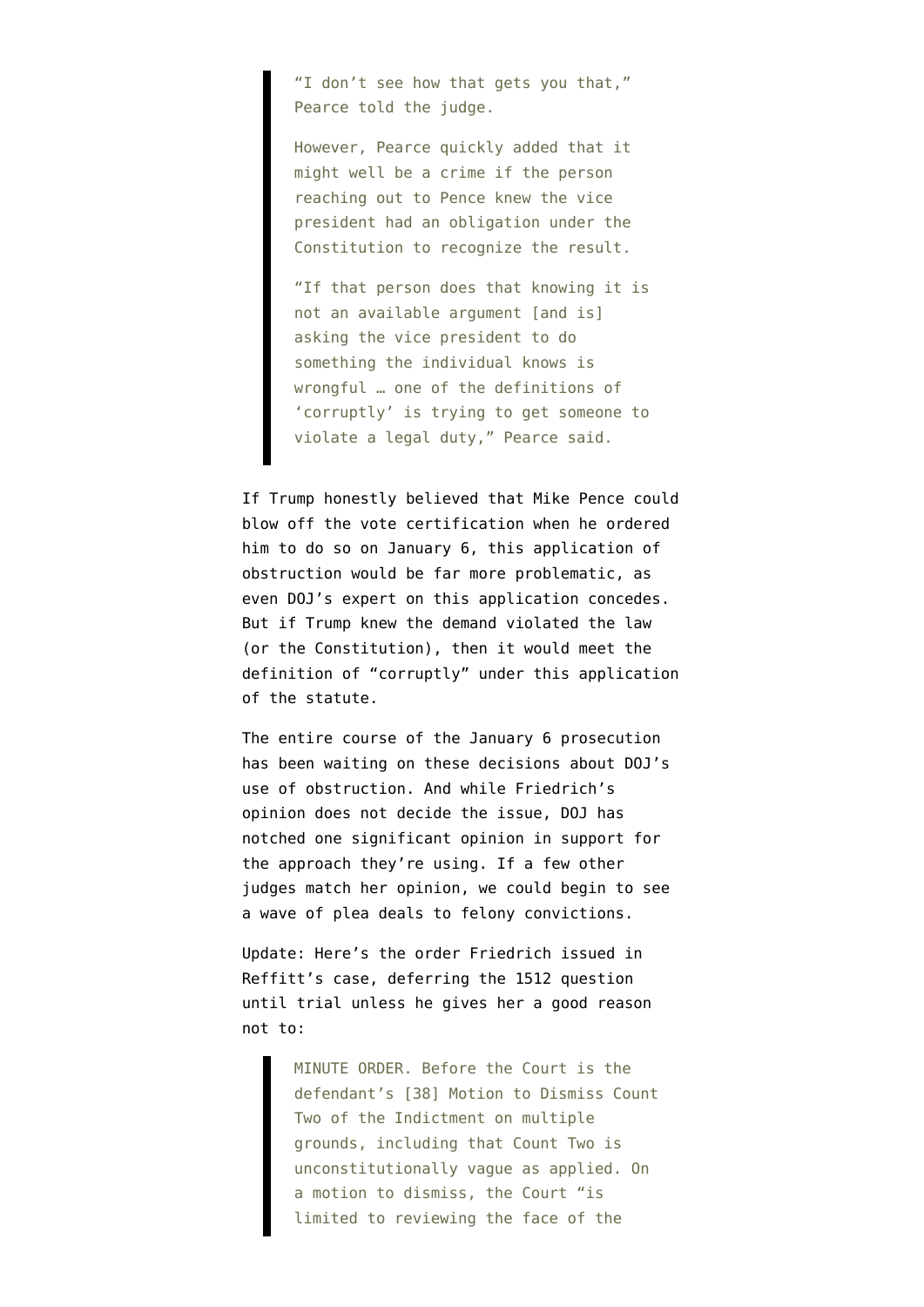indictment," *United States v. Sunia* , 643 F. Supp. 2d 51, 60 (D.D.C. 2009), and it must assume the truth of the indictment's factual allegations, *United States v. Bowdoin* , 770 F. Supp. 2d 142, 149 (D.D.C. 2011). The question for the Court at this stage of the proceedings is "whether the allegations, if proven, would be sufficient to permit a jury to find that the crimes charged were committed." *Id.* at 146.

A criminal statute is not unconstitutionally vague on its face unless it is "impermissibly vague in all of its applications." *Vill. of Hoffman Estates v. Flipside, Hoffman Estates* , 455 U.S. 489, 497 (1982). And "[o]ne to whose conduct a statute clearly applies may not successfully challenge it for vagueness." *Parker v. Levy* , 417 U.S. 733, 756 (1974). Numerous courts have rejected vagueness challenges the word corruptly as used in obstruction statutes. *See, e.g.*, *United States v. Shotts* , 145 F.3d 1289, 1300 (11th Cir. 1998); *United States v. Edwards*, 869 F.3d 490, 50102 (7th Cir. 2017); *see also* Mem. Op. issued December 10, 2021 in *United States v. Sandlin* , 21-cr-88, Dkt.  $63$  (holding that  $§$  1512(c)(2) is not unconstitutionally vague as applied to defendants who allegedly forcibly breached the Capitol and assaulted Capitol police officers with the intent to impede the official proceeding).

In contrast to the indictment at issue in Sandlin, the Indictment in this case does not allege any facts in support of the § 1512(c)(2) charge. Count Two merely alleges that Reffitt "attempted to, and did, corruptly obstruct, influence, and impede an official proceeding, that is a proceeding before Congress, specifically, Congress's certification of the Electoral College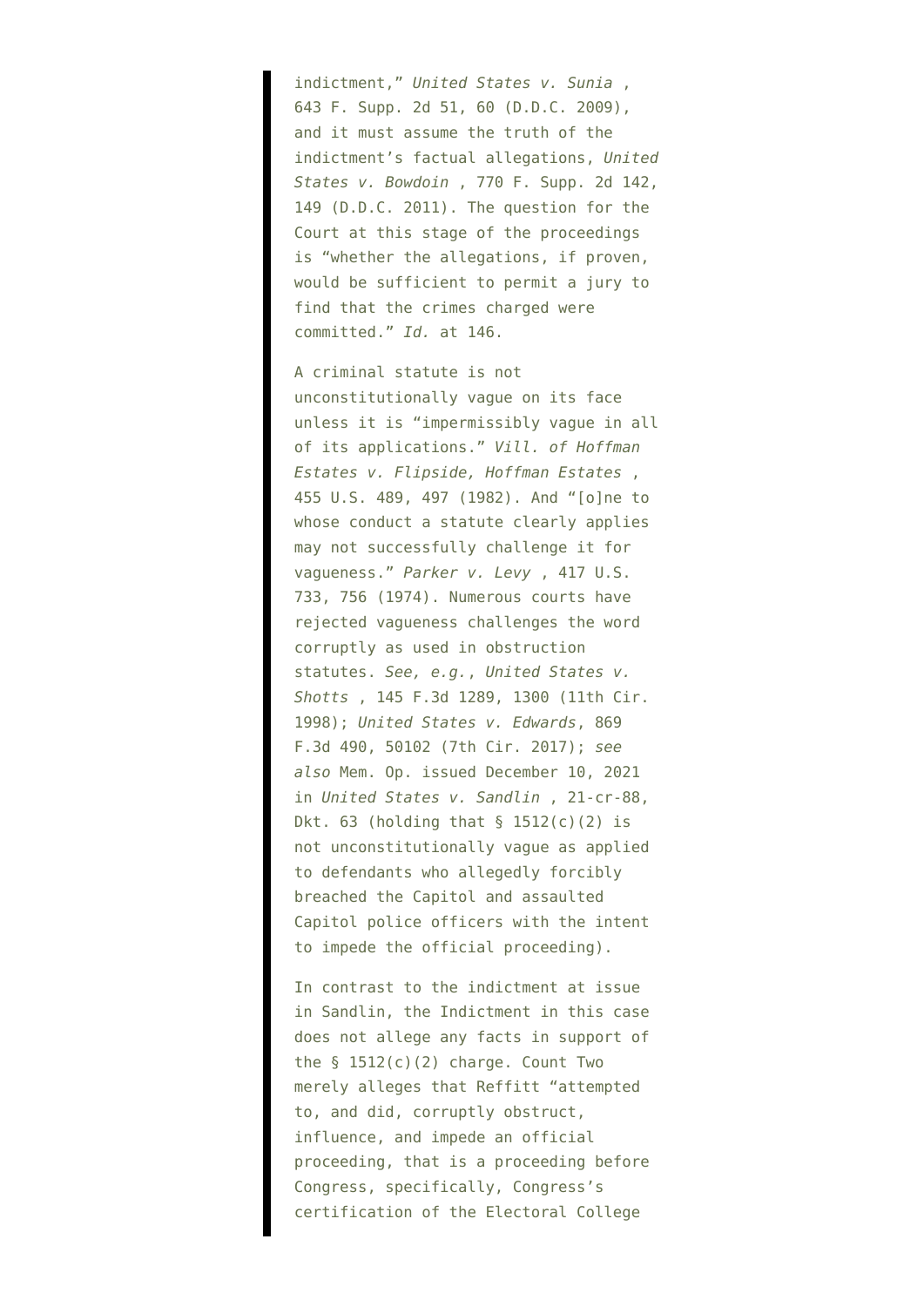vote as set out in the Twelfth Amendment of the Constitution of the United States and 3 U.S.C. §§ 15-18." [34] Second Superseding Indictment at 2. The government proffers in its brief, however, that "[w]hile at the Capitol, the defendant, armed with his handgun in a holster on his waist, confronted U.S. Capitol Police officers on the west side stairs, just north of the temporary scaffolding. The defendant charged at the officers, who unsuccessfully tried to repel him with two different types of less-than-lethal projectiles before successfully halting his advances with pepper spray. The defendant encouraged other rioters to charge forward at the officers, which they did. The officers were forced to fall back, the Capitol was invaded." [40] Gov't Opp'n at 1. Reffitt disputes this in his briefing. [38] Def.'s Mot. to Dismiss at 13-15.

Because it is unclear, based on the indictment alone, what actions Reffitt allegedly engaged in to obstruct and impede the official proceeding, the Court cannot determine at this early stage of the proceeding whether the charges are unconstitutionally vague as applied to him. For this reason, the Court is inclined to defer ruling on his vagueness challenge until the facts have been established at trial and the jury has had an opportunity to consider that evidence. *See United States v. Kettles* , No. CR 3:16-00163-1, 2017 WL 2080181, at \*3 (M.D. Tenn. May 15, 2017) (finding that pretrial as-applied challenge to § 1591(a) was premature because "[t]he court cannot determine the nature and extent of [defendant's] conduct in this case and, therefore, also cannot determine whether § 1591(a) is void for vagueness as applied to that conduct"); *United States v. Raniere* , 384 F. Supp. 3d 282, 320 (E.D.N.Y.